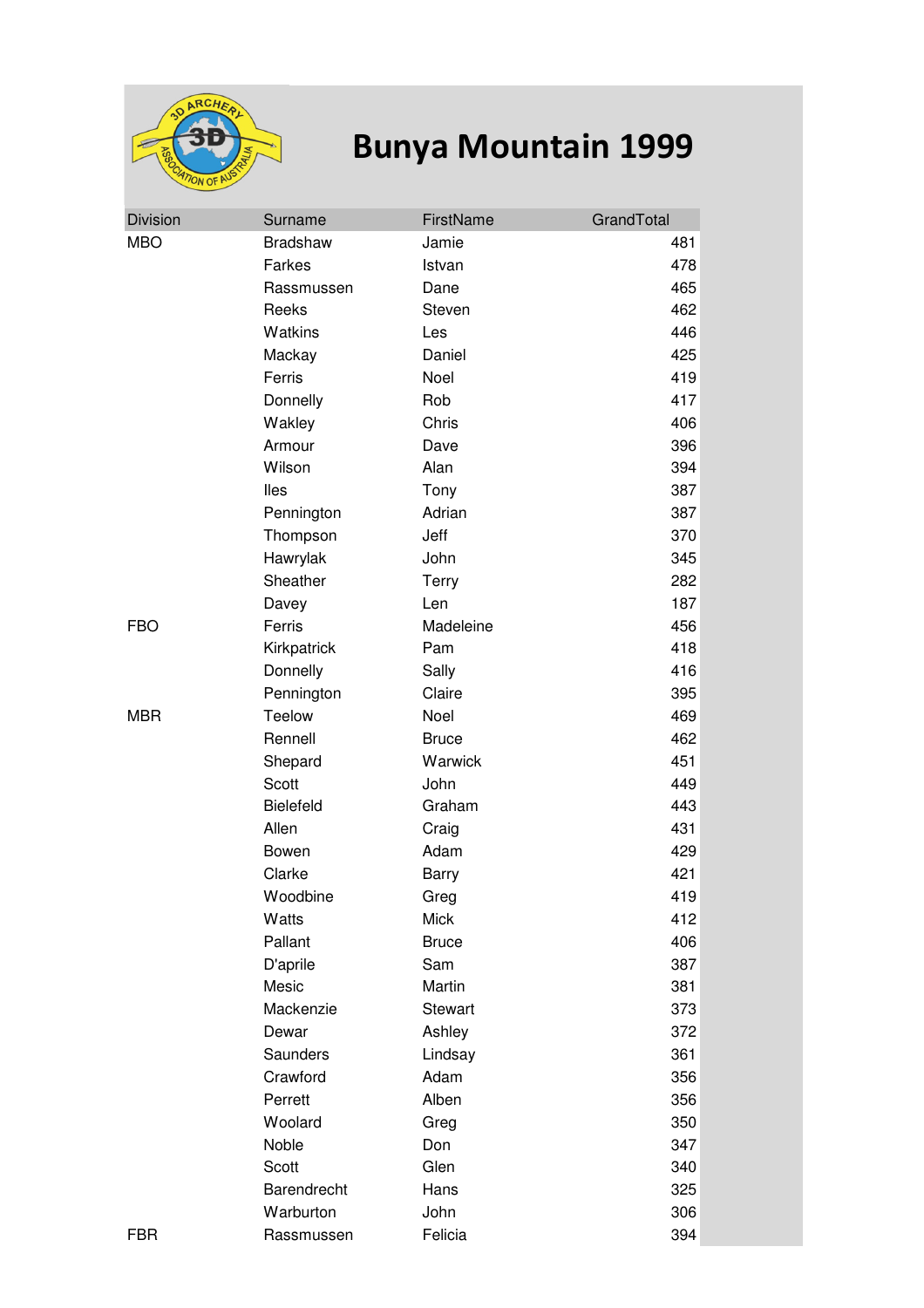

## **Bunya Mountain 1999**

| <b>MBA</b> | Leadbitter      | <b>Steve</b>   | 455 |
|------------|-----------------|----------------|-----|
|            | Carlson         | Glen           | 444 |
|            | Wellings        | Randell        | 428 |
|            |                 |                | 409 |
|            | Sweeney         | Greg<br>Rolf   |     |
|            | <b>Bork</b>     |                | 395 |
|            | <b>Schick</b>   | Daniel         | 376 |
|            | Andrewartha     | Richard        | 339 |
|            | Schnitzerling   | Peter          | 287 |
|            | Lazarus         | <b>Brendan</b> | 219 |
| FBF        | <b>Brodrick</b> | Gail           | 384 |
|            | <b>Bradshaw</b> | Kerry          | 361 |
| <b>MCU</b> | Harris          | Ken            | 369 |
|            | Ohl             | David          | 356 |
|            | Woodward        | lan            | 356 |
|            | Morrow          | Roy            | 341 |
|            | <b>DividIde</b> | Eddy           | 313 |
|            | Anderson        | Michael        | 307 |
|            | Radunz          | Paul           | 303 |
|            | Chang           | Joe            | 285 |
|            | Schnitzerling   | Goeff          | 251 |
|            | Candlin         | Ken            | 241 |
| <b>FCU</b> | Leadbitter      | Estelle        | 443 |
|            | Armour          | Wendy          | 359 |
|            | Harris          | Ruth           | 341 |
|            | Mackey          | Rachel         | 303 |
|            | Schnitzerling   | Debbie         | 296 |
|            | Radunz          | Terri          | 186 |
| RU         | Reeks           | Darryl         | 443 |
|            | Carlson         | Russell        | 434 |
|            | Mann            | Paul           | 432 |
|            | Townsend        | Darren         | 430 |
|            | Reeks           | Matt           | 390 |
|            | Denman          | Greg           | 381 |
|            | Reeks           | Joshua         | 362 |
|            | Keable          | David          | 353 |
|            | Costantini      | Anthony        | 348 |
|            | Teitzel         | David          | 346 |
|            | Carloff         | Lyonel         | 327 |
|            | Kimber          | Mark           | 302 |
|            | Meakin          | <b>Brian</b>   | 296 |
|            | Mooney          | <b>Bob</b>     | 275 |
|            | Day             | John           | 265 |
|            | Newell          | Glenn          | 238 |
|            | Thomas          | Allan          | 234 |